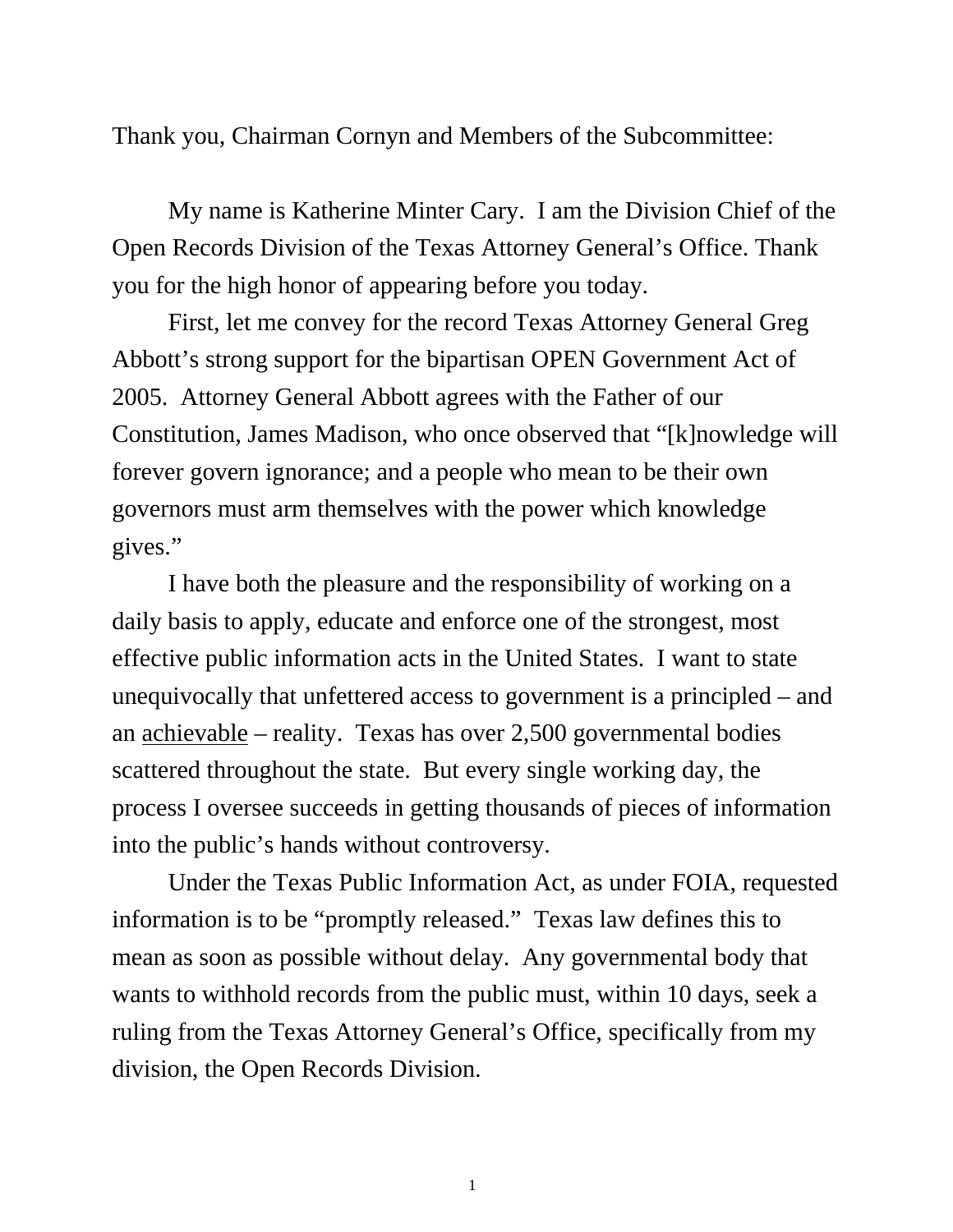In Texas, a governmental body that fails to take the simple but required procedural steps to keep information closed has waived any exceptions to disclosure unless another provision of law explicitly makes the information confidential. This waiver provision – above all else – has provided meaningful consequences to prevent government from benefitting from its own inaction. Under Texas law, if a governmental body – state, county, or local – disregards the law and fails to invoke the provisions that specifically protect certain categories of information from disclosure, it has forfeited its right to use those disclosure exceptions. The OPEN Government Act would institute a very similar waiver provision, and it attempts to strike a careful balance so as not to negatively effect third parties' rights or violate strict confidentiality. The Texas experience shows that finding this balance is realistic, fair and workable.

 Our pro-openness system of disclosure has boasted great success and without dire consequences for 32 years and through innumerable high-profile events, including the space shuttle Columbia disaster, the suicide of an Enron executive, the death of 19 immigrants in a heated tractor-trailer in South Texas, and several front-page murder trials.

 In 1999, governmental bodies in Texas sought roughly 4,000 rulings from the Attorney General. Last year my division issued approximately 11,000. These requests show an increase in compliance that is directly related to outreach and enforcement.

 Often, non-compliance results from a simple lack of understanding of the law rather than malicious intent. For this reason, the Texas Attorney General has worked aggressively to prevent violations of the Public Information Act.

2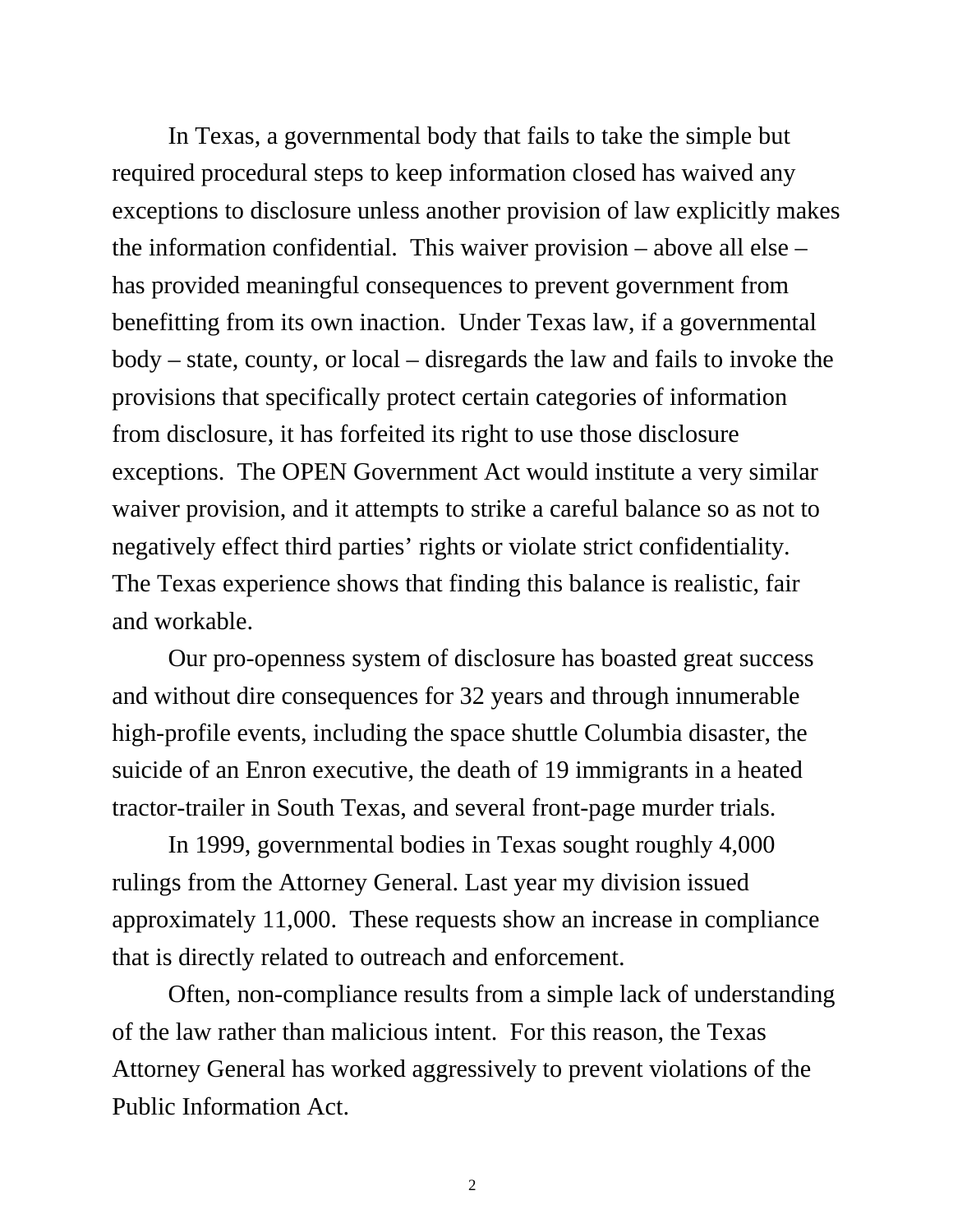We offer training, videos, handbooks, and an extensive open government website. Most importantly, we have an open government toll-free hotline that is charged with helping to clarify the law and making open government information readily available to any caller. This service includes updating people on where a request is in the process. The Texas open government hotline answers over 10,000 calls per year. There is no question that the addition of a similar system under the proposed OPEN Government Act would provide citizens with the customer service, attention and access that citizens deserve from their public servants. Our hotline has been a resounding success from the perspective of both requestors and governmental bodies.

 My office also has attorneys that handle citizen complaints, as well as respond to questions about the law. These attorneys attempt, with a 99 percent success rate, to mediate compliance with open records regulations. The OPEN Government Act would create a similar system, and Texas' demonstrated success in resolving such matters certainly underscores the utility of such a dispute resolution function.

 Our experience has also shown that it requires only a few actions by the Attorney General for word to get out that we are serious about enforcing compliance. I believe that the Office of Special Counsel provisions proposed in the OPEN Government Act will experience the same positive results on the federal level.

 Finally, with regard to outsourcing – Texas has a legal presumption that all information collected, assembled or maintained by government or for the government by a third party is open to the public. The OPEN Government Act would also extend the availability of government records held by non-governmental third parties. Records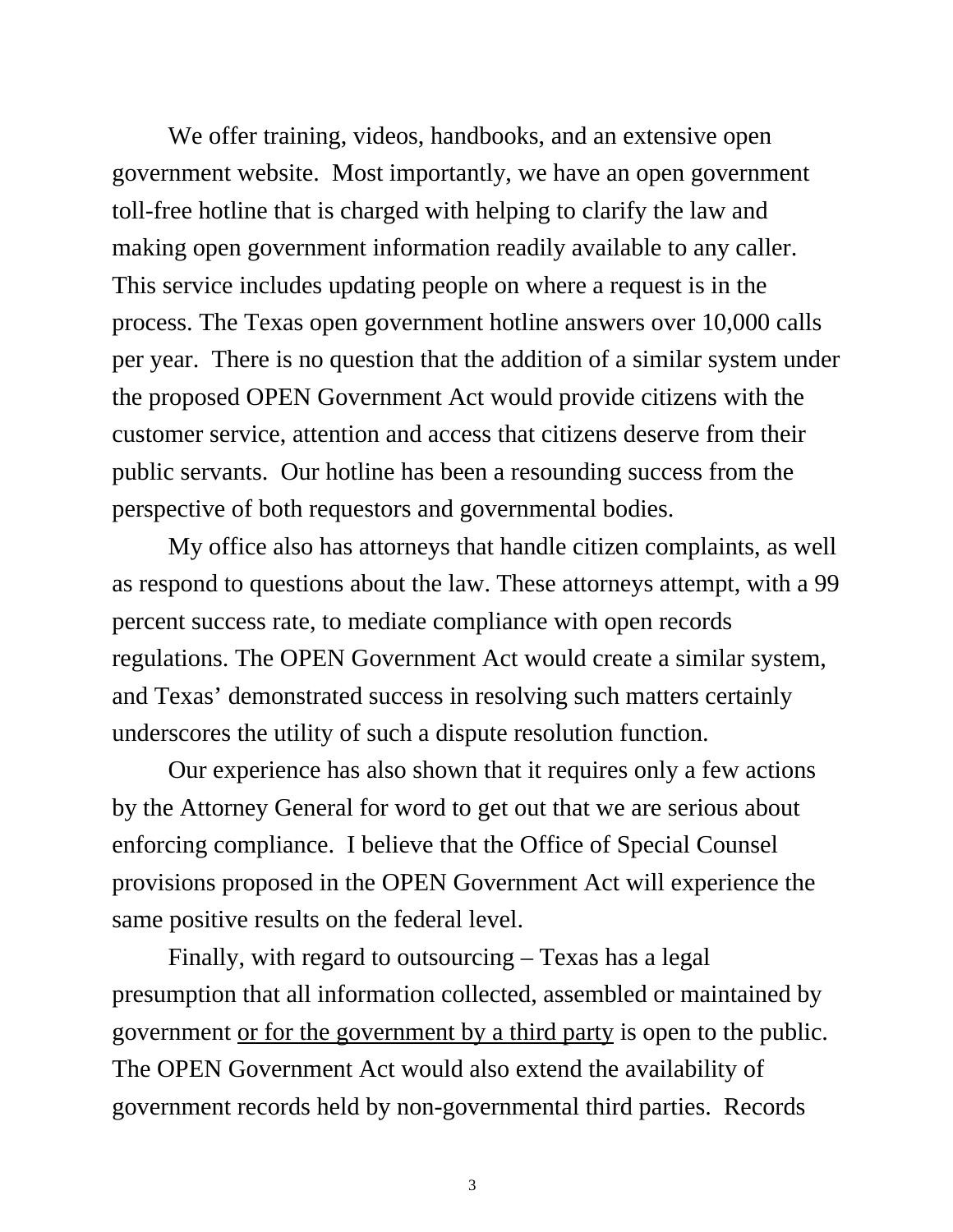kept on behalf of Texas governmental bodies remain accessible by request to the governmental body as long as the governmental body enjoys a "right of access" to the information. Moreover, Texas law does not allow the government to contract away access to public records held by its agents.

 I believe that this portion of the policy statement that introduces the Texas Public Information Act is instructive:

The people, in delegating authority, do not give their public servants the right to decide what is good for the people to know and what is not good for them to know. The people insist on remaining informed so that they may retain control over the instruments they have created.